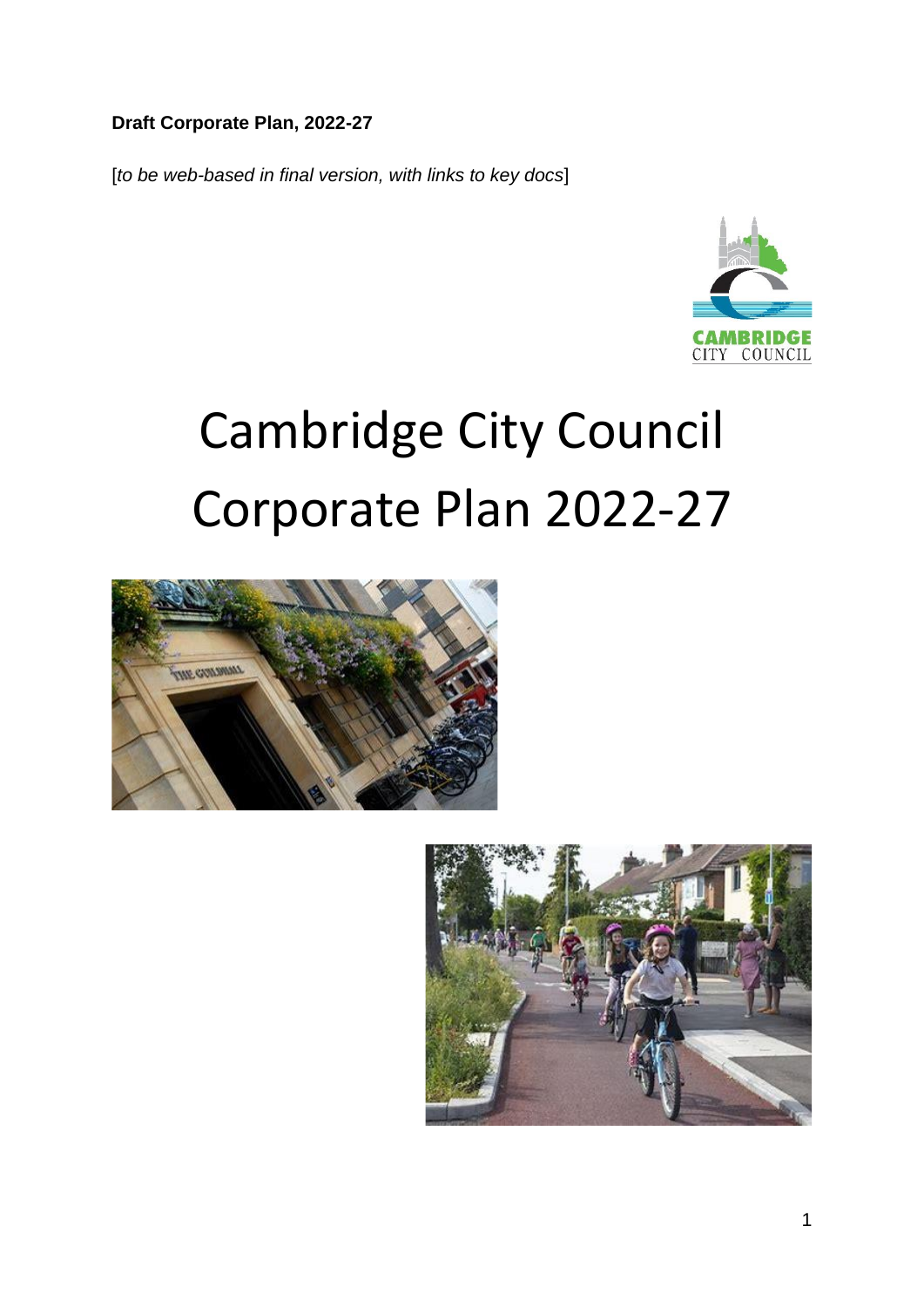## **Foreword by the Leader of the Council**

Welcome to our corporate plan for 2022-27. In it, we set out our four key priorities for the city over the next five years.

These are tough times for the whole country, and for our city. The pandemic and Brexit have seen many more people falling into poverty. Many of our businesses are feeling the squeeze in their incomes. Rising food and fuel prices, higher accommodation costs and cuts to universal credit have hit lower income families hard, making the inequality that existed before even starker.

Following years of sustained cuts to our core grant, combined with loss of income, the City Council will need to find over £30 million of savings over the next five years in order to balance our books.

And we need to address these issues whilst also facing a global climate and biodiversity emergency which must be addressed now, and not left until later.

But we are also a dynamic and resilient city, with resourceful communities and businesses of all sizes who really want to make a difference. Our collective response to the pandemic has shown what we can do when we all work together in a cooperative way to address the challenges we face.

We have seen the benefits of the council working alongside other agencies, voluntary groups, businesses, faith groups, individuals and communities to do the very best that we can together for all those who live and work here.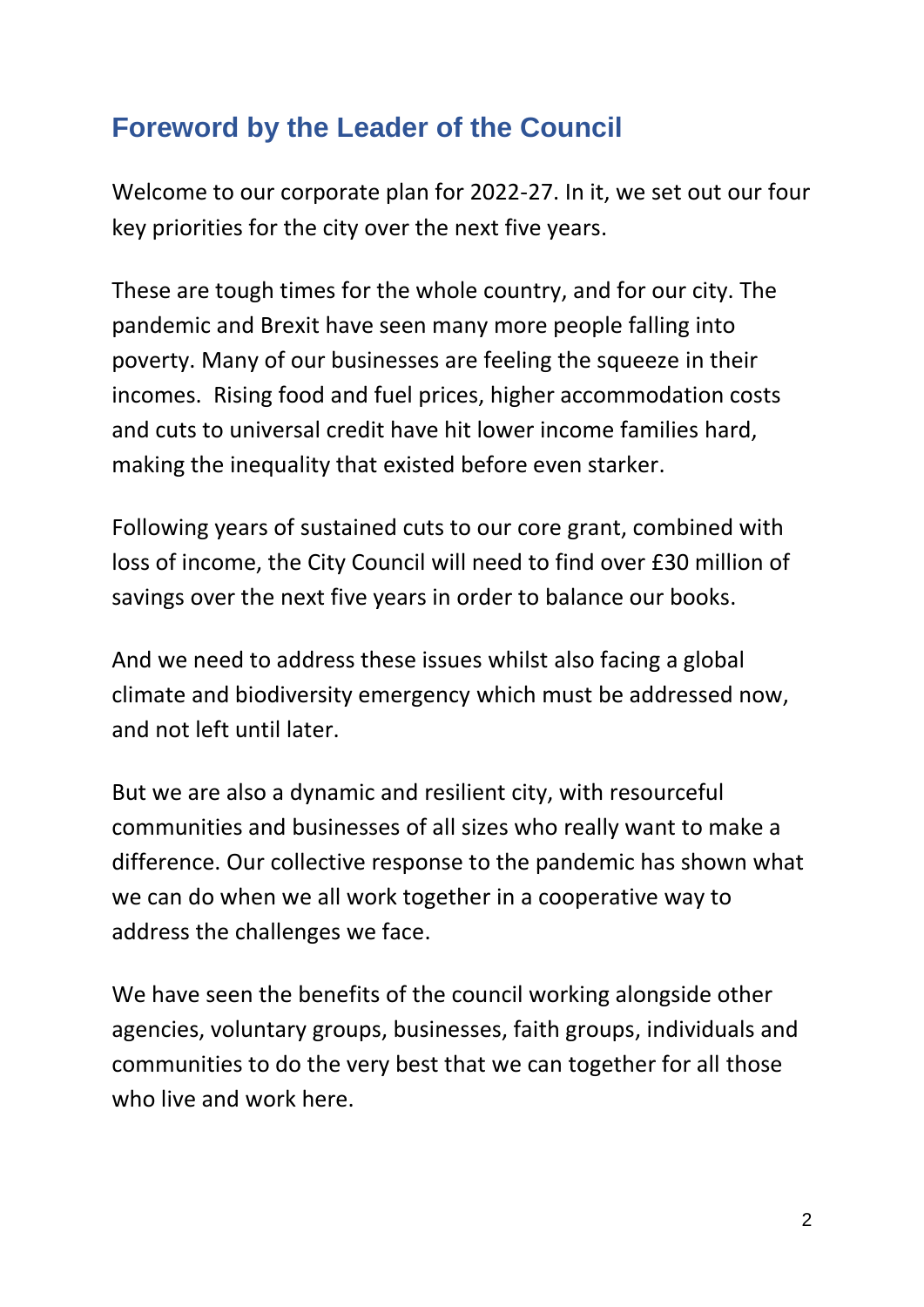To be a council which is as ready as it can be to meet the challenges ahead, we are committed to 'Our Cambridge' – a transformation programme which will not only help to make the most of our resources, but also ensure we are a council which represents and works together with **all** of our residents, not just those who are already adept at getting heard.

We want Cambridge to be an ethical city, and one which ensures that growth benefits everyone, building wealth within our communities, encouraging skills development, and finding a way out of poverty for as many people as possible.

As newly-elected leader of the council, I look forward to working with as many people as possible to ensure that our city not only survives the challenges ahead, but thrives.

[insert photo]

**Cllr Anna Smith** Leader of the Council

February 2022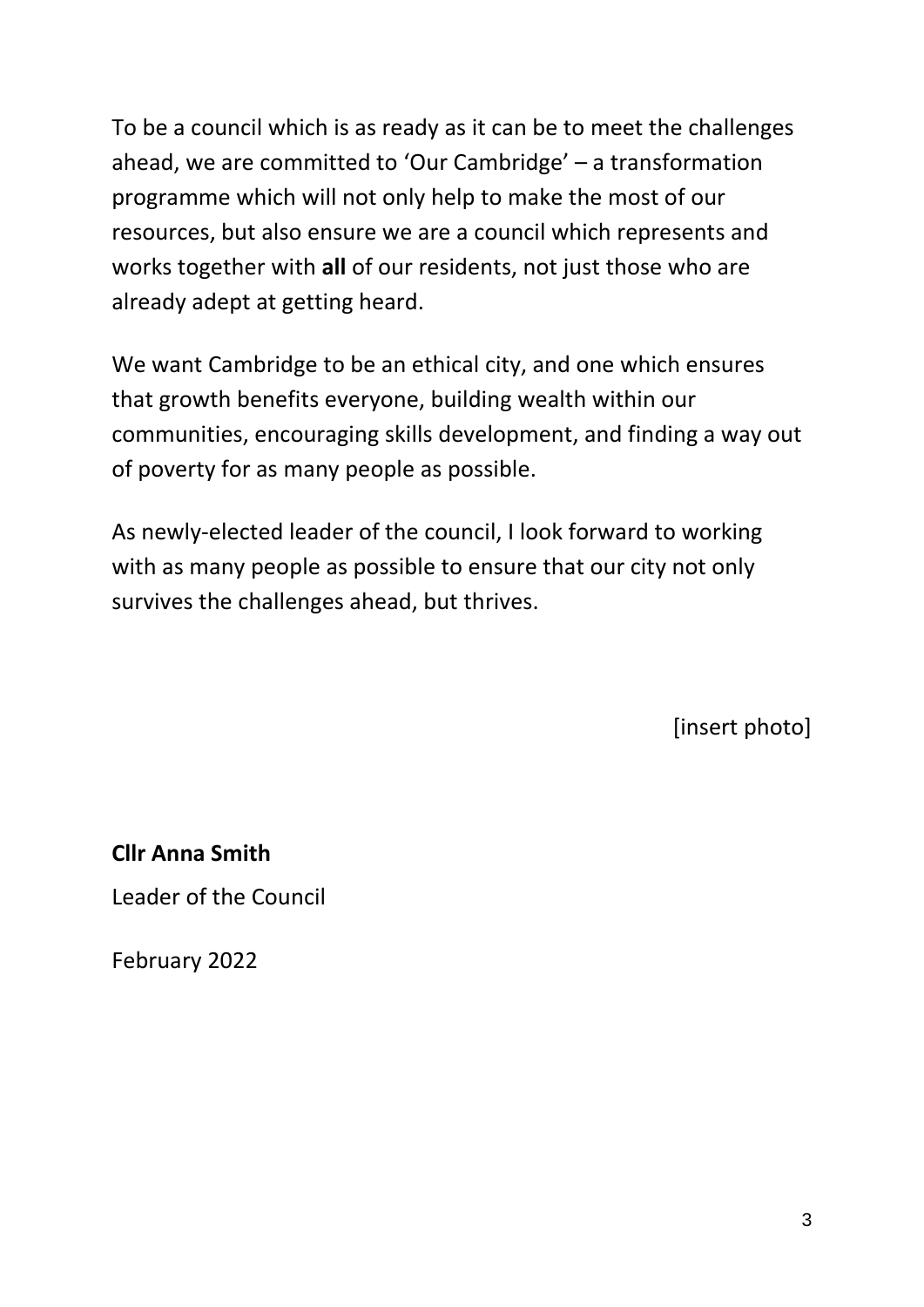# **Our four key priorities for 2022-27**

1. Leading Cambridge's response to the climate and biodiversity emergencies and creating a net zero council by 2030

2. Tackling poverty & inequality and helping people in the greatest need

3. Building a new generation of council and affordable homes and reducing homelessness

4. Modernising the council to lead a greener city that is fair for all

We recognise that these priorities are closely interconnected – taking forward one will often also help achieve another.

For instance, as we provide more council housing to high environmental standards, we will not only meet housing need and help tackle poverty but will aim to do so in a way that demonstrates leadership on climate change and biodiversity.

Sometimes there will be a balance to be struck too – we will increasingly aim to use data-led frameworks to understand these synergies, dependencies and interconnections more deeply over the lifetime of this plan.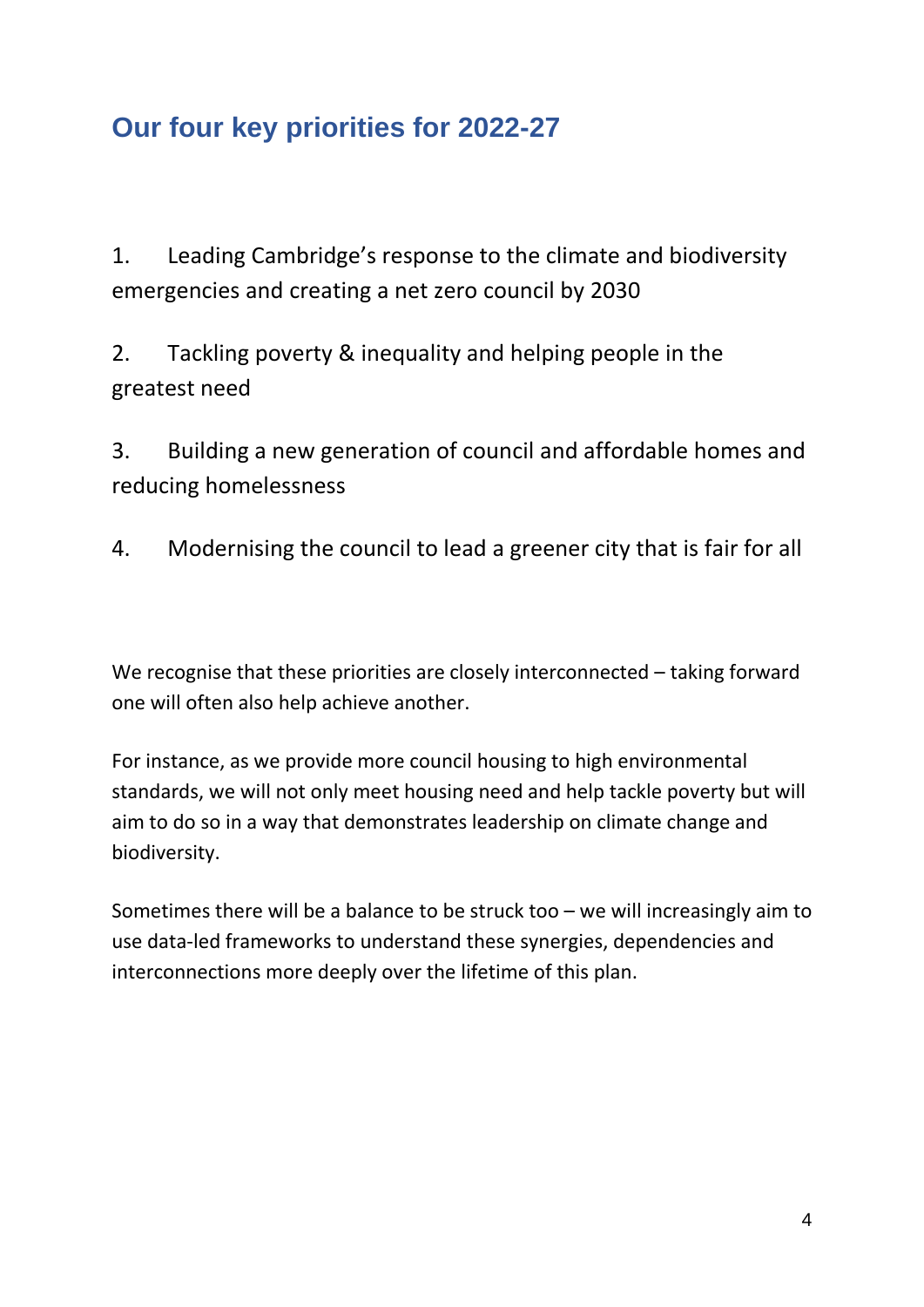## **Cambridge City Council's Vision**

The Council has a clear vision to lead a united city, '**One Cambridge - Fair for All**', in which economic dynamism and prosperity are combined with social equality and environmental justice. An international, entrepreneurial, diverse and welcoming city, which is a great place to live, work and learn and which protects its most vulnerable.

It's a vision we will share and develop, working cooperatively with our residents and partner organisations<sup>1</sup>.

1

<sup>1</sup> For the full text of our vision, see Appendix A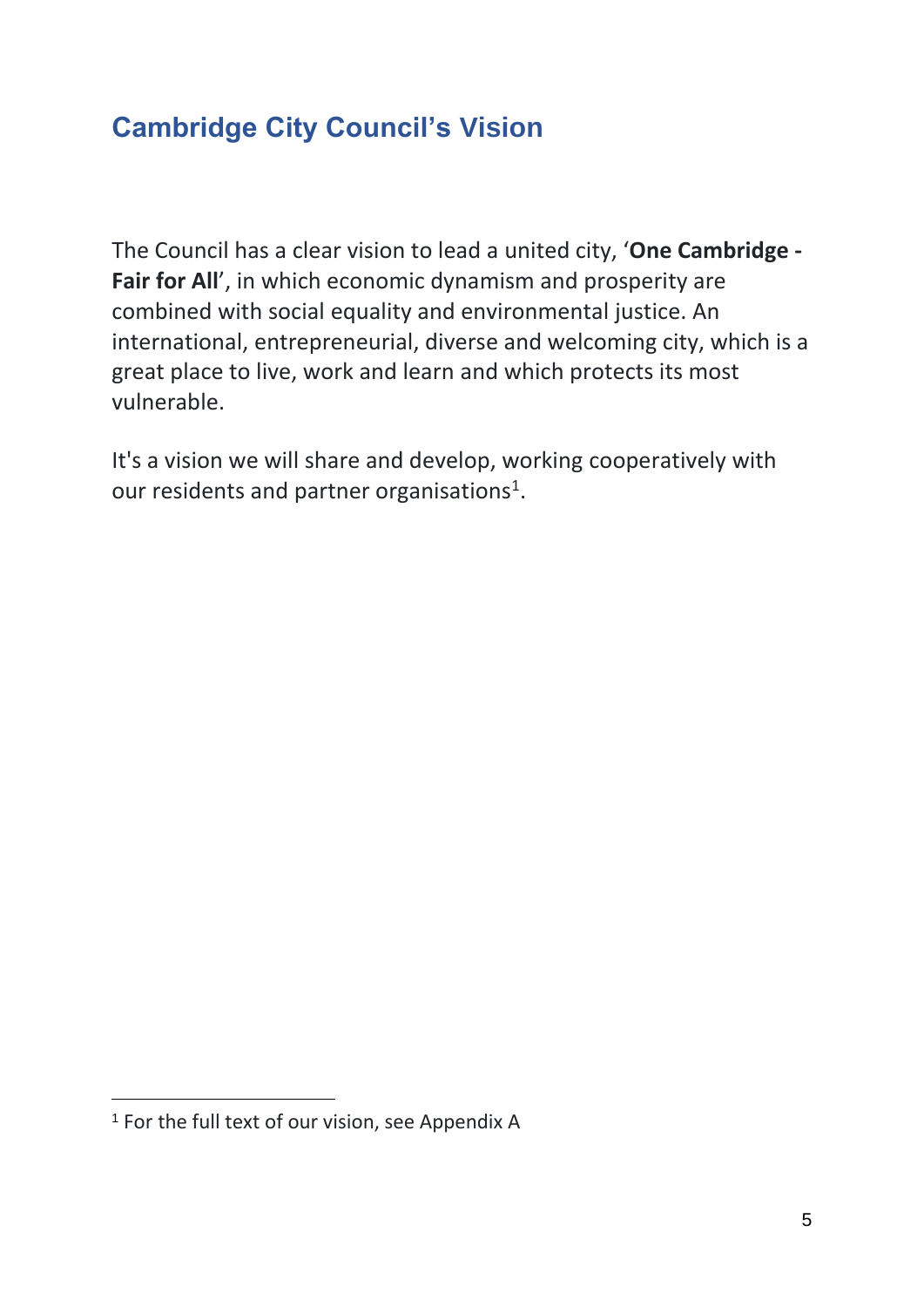# **Priority 1 - Leading Cambridge's response to the climate change and biodiversity emergencies**

Cambridge City Council recognises the need to act now on the climate change and biodiversity emergencies. We want to play a community leadership role on these critical issues and will work to ensure that environmentally friendly choices are available to everyone, not just the more affluent.

We will work together with the whole city and our partners across Cambridgeshire to deliver a just transition towards our vision of a net zero Cambridge by 2030.

A key element of this will be our work with South Cambridgeshire District Council to jointly develop a new Local Plan.

Complementing this, the work we do with others through the Greater Cambridge Partnership aims to create wider prosperity and improve quality of life now and into the future through better, greener transport.

Our strategic objectives under this theme, as set out in our [Climate Change](https://www.cambridge.gov.uk/climate-change-strategy) and [Biodiversity](https://www.cambridge.gov.uk/media/9762/draft-biodiversity-strategy-2021.pdf) Strategies, and the [Joint Local Plan,](https://www.greatercambridgeplanning.org/emerging-plans-and-guidance/greater-cambridge-local-plan/) are to:

- deliver our Climate Change and Biodiversity Strategies, which aim to:
	- o reduce carbon emissions from council buildings, land, vehicles and services to net zero by 2030,
	- o Reduce energy consumption and carbon emissions from homes and buildings in Cambridge
	- o Reduce carbon emissions from transport in Cambridge
	- o reduce consumption of resources, increase recycling and reduce waste;
	- o promote sustainable food and food justice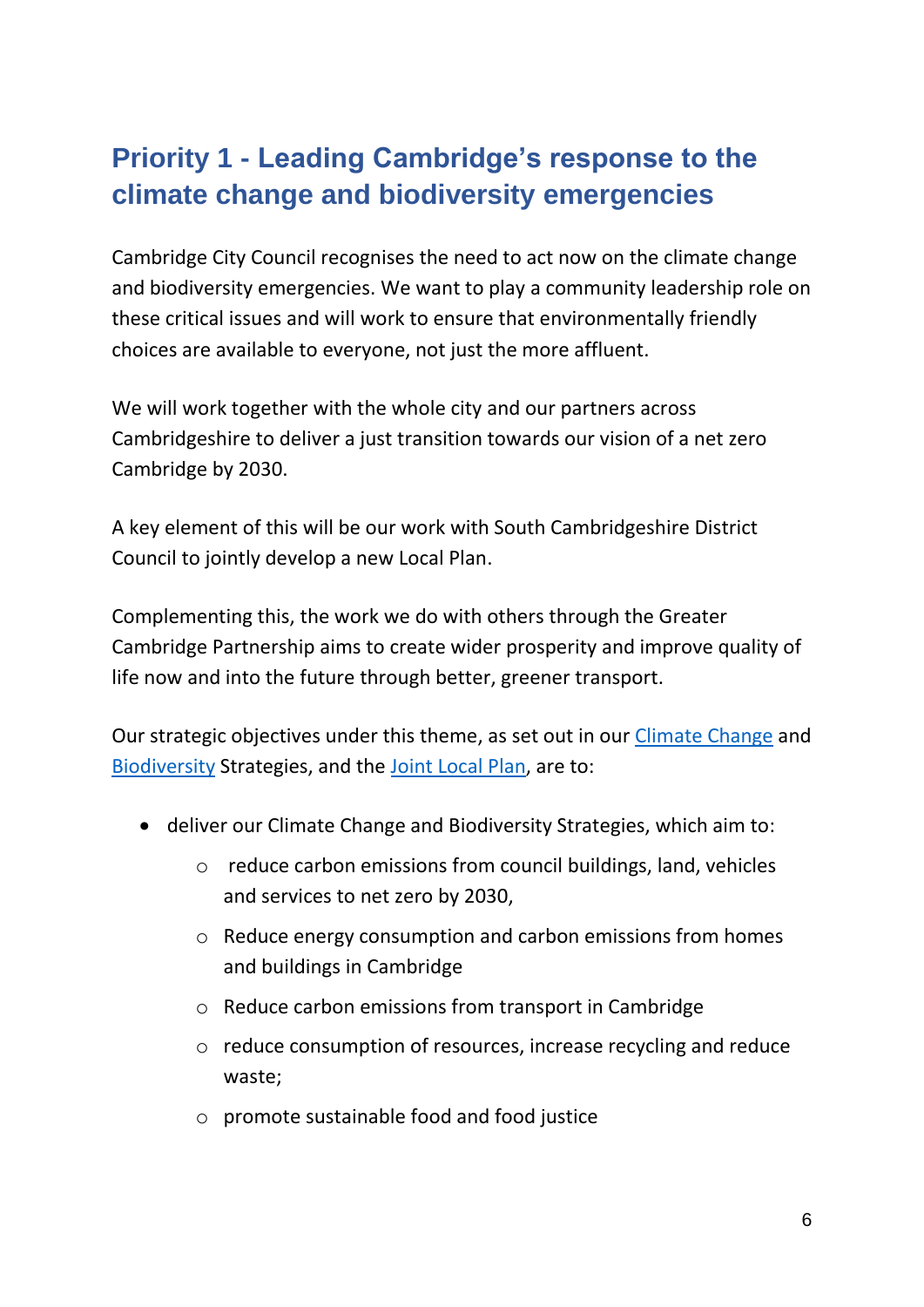- o support Council services, residents and businesses to thrive and adapt to the impacts of the climate change emergency;
- o mainstream our approach to biodiversity to secure a measurable net gain in biodiversity across the City by 2025 and support the Natural Cambridgeshire Doubling Nature Vision by 2030
- o ensure designated sites and priority habitats are in good / favourable condition and connected, where possible, to increase resilience to a changing climate and contribute to the Cambridge Nature Network
- o promote awareness of biodiversity and wellbeing, supporting coordinated action across our communities, businesses, and institutions
- o To ensure that biodiversity is considered by all council service functions and projects
- o maximise the potential of our buildings, parks, open spaces, watercourses and tree stock to support biodiversity, whilst balancing their multifunctional needs
- o harness the wealth of local knowledge and experience in identifying and solving local issues.
- o To establish long term, species and habitat surveys and monitoring to measure the impact of activities and identify new threats and opportunities across the city
- Plan for the sustainable development of Cambridge and support the creation of vibrant, integrated and inclusive new communities. Specifically, to develop and implement a new Local Plan for Greater Cambridge that
	- o supports our net zero carbon vision (including by minimising reliance on the private car),
	- o enhances biodiversity and green spaces,
	- o increases wellbeing and social inclusion,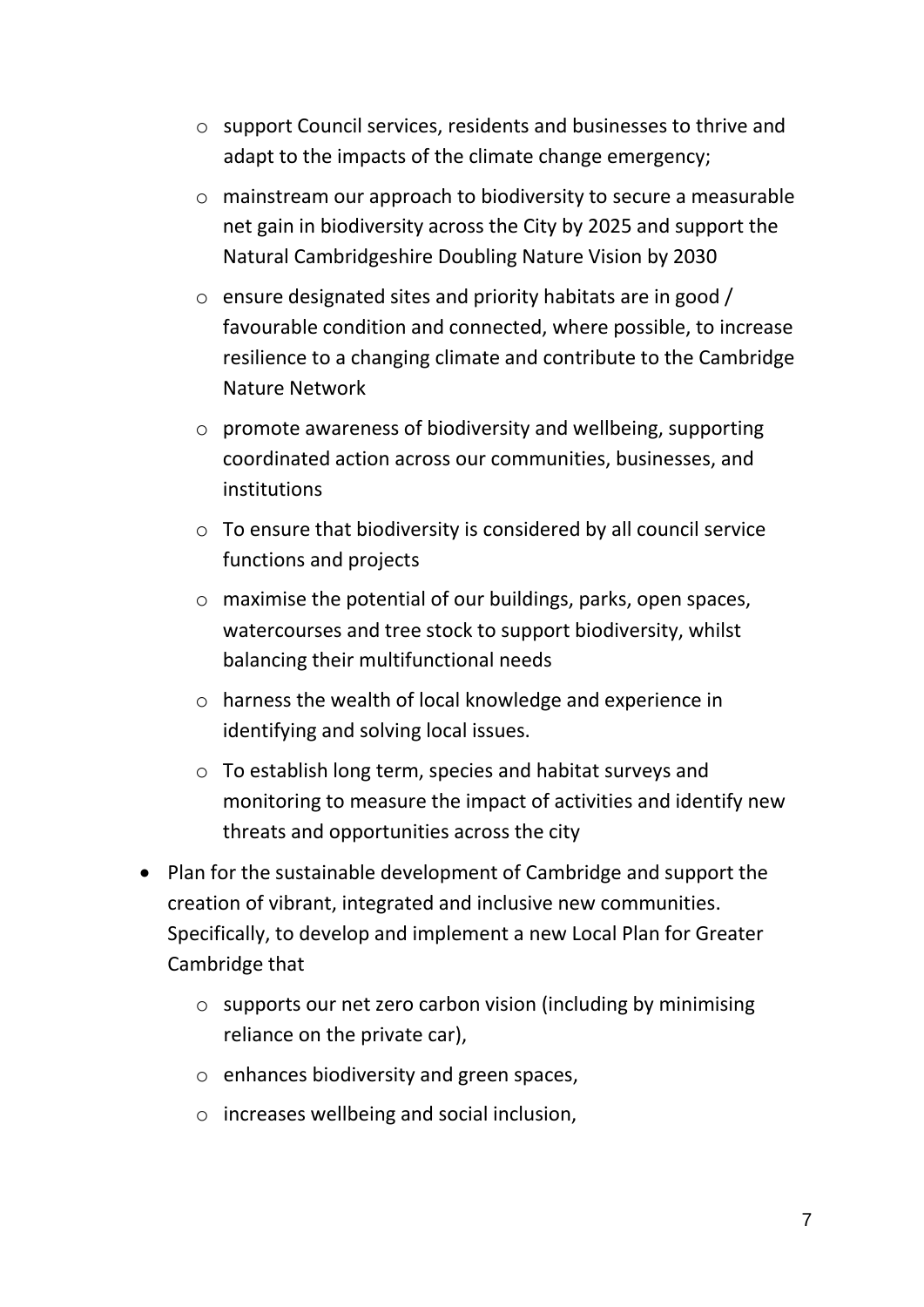- o provides for great places (including by safeguarding our unique heritage and landscapes),
- o encourages a wide range of jobs,
- o provides for enough housing to meet our needs, and
- o plans for the right infrastructure in the right places at the right times to serve our growing communities.
- Work with partners to address the infrastructure needs of the city and the Greater Cambridge area, to reduce congestion and pollution; support sustainable and inclusive development, and to provide a better quality of life for all.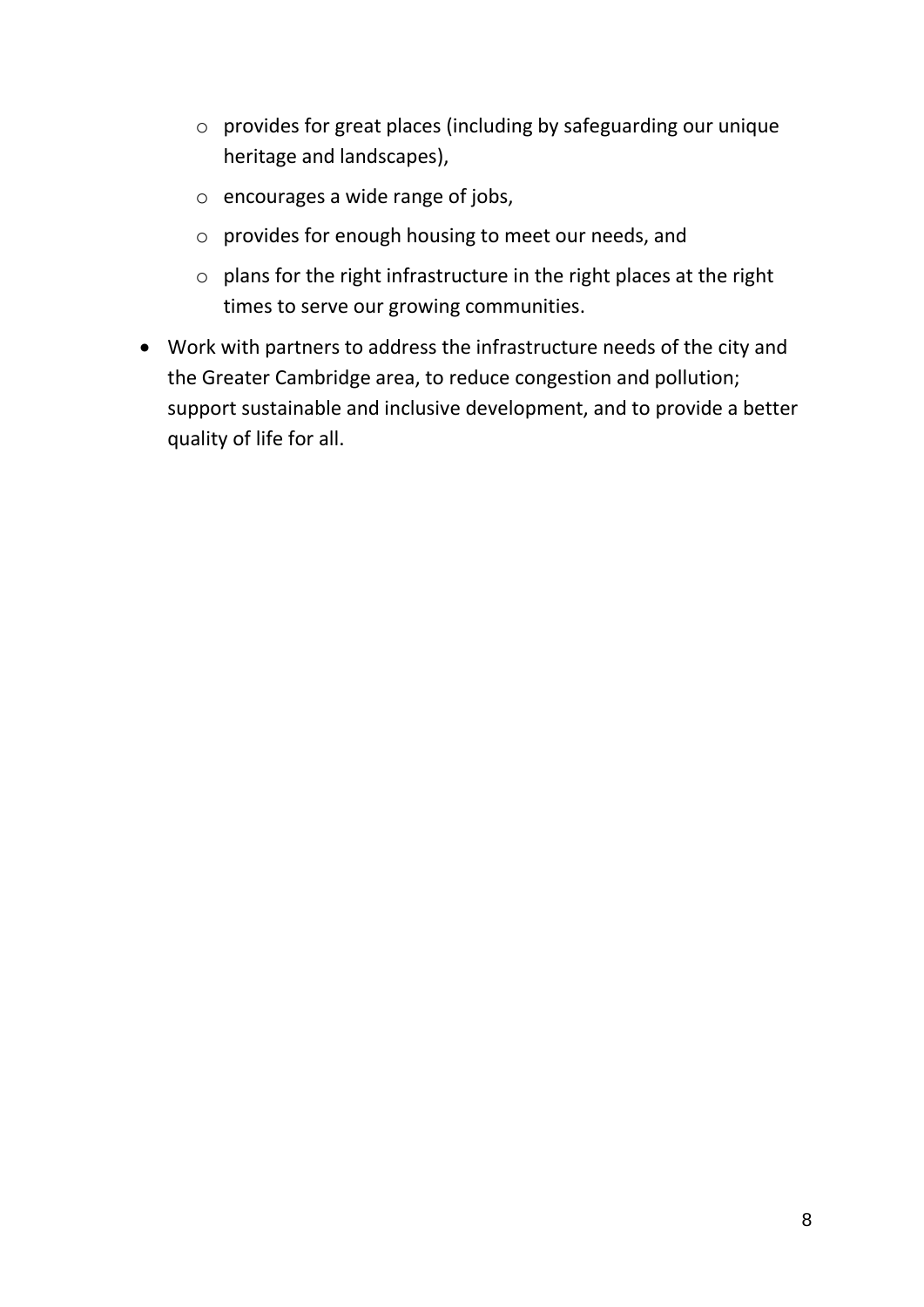# **Priority 2 Tackling poverty & inequality and helping people in the greatest need**

Cambridge has some of the highest income disparities in the UK. Our high value, high earning economy masks the very real levels of poverty within the city. Residents living on low incomes face very high housing costs and a high cost of living, and this is reflected in stark differences in life outcomes, particularly in health and education. Life expectancy is eleven years longer in the most affluent wards than in the most deprived.

The impact of the COVID pandemic to date has been to broaden and deepen these inequalities. There has been a doubling of the number of people in the city claiming out of work benefits, and many more people are also facing inwork poverty.

The Council has a clear strategic approach as set out in the Anti-Poverty Strategy. This focuses on addressing the root causes of poverty alongside its immediate impacts. We recognise that there are many who are more expert than us, so we work with residents and communities to build capacity, community action and mutual aid; and balance our own direct delivery with partnership working, influencing and lobbying to meet the needs of the most vulnerable, including refugees.

Cambridge is also an increasingly diverse city, and as a signatory to the Equality Pledge, the city council believes in the dignity of all people and their right to respect and equality of opportunity. The Council's priorities are set out in its Single Equalities Scheme.

The Council will work with voluntary and community groups and local employers to help strengthen local communities, and we will work cooperatively with partners to address the underlying issues. And we will seek to listen to and work with our communities, making sure that we work in partnership *with* residents rather than simply doing things *for* them.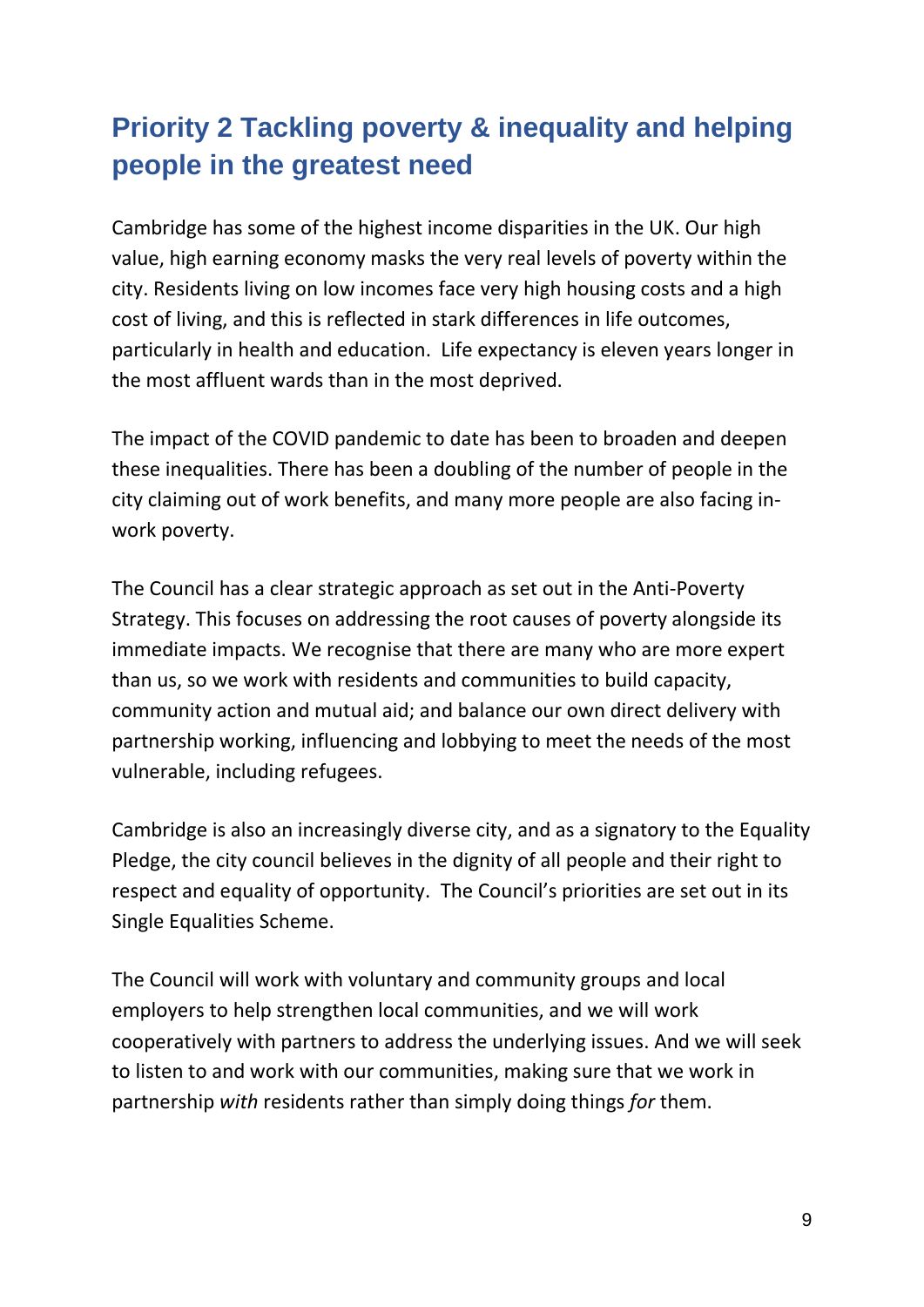Our strategic objectives under this theme, including those set out in our [Anti-](https://www.cambridge.gov.uk/anti-poverty-strategy)[Poverty Strategy](https://www.cambridge.gov.uk/anti-poverty-strategy) and our [Single Equality Scheme,](https://www.cambridge.gov.uk/media/10044/single-equality-scheme.pdf) are to:

- Help people on low incomes to maximise their income and minimise costs
- Strengthen families and communities and support people who are more likely to experience poverty, inequality and vulnerability.
- Make sure that everyone shares in our city's success by promoting an inclusive economy, by raising skills, and by improving access to a range of employment opportunities for people on low incomes.
- Address the high cost of housing, improving housing conditions and reducing homelessness (*see more detail under priority 3*).
- Improve health outcomes, including mental health, for people on low incomes, including by playing a leading role in the Integrated Care System to prioritise action on health inequalities.
- Work towards a situation where all residents have equal access to public activities and spaces in Cambridge and are able to participate fully in the community and in making decisions about the places where they live
- Tackle discrimination, harassment and victimisation and ensure that people from different backgrounds living in the city respect and value each other and continue to get on well together.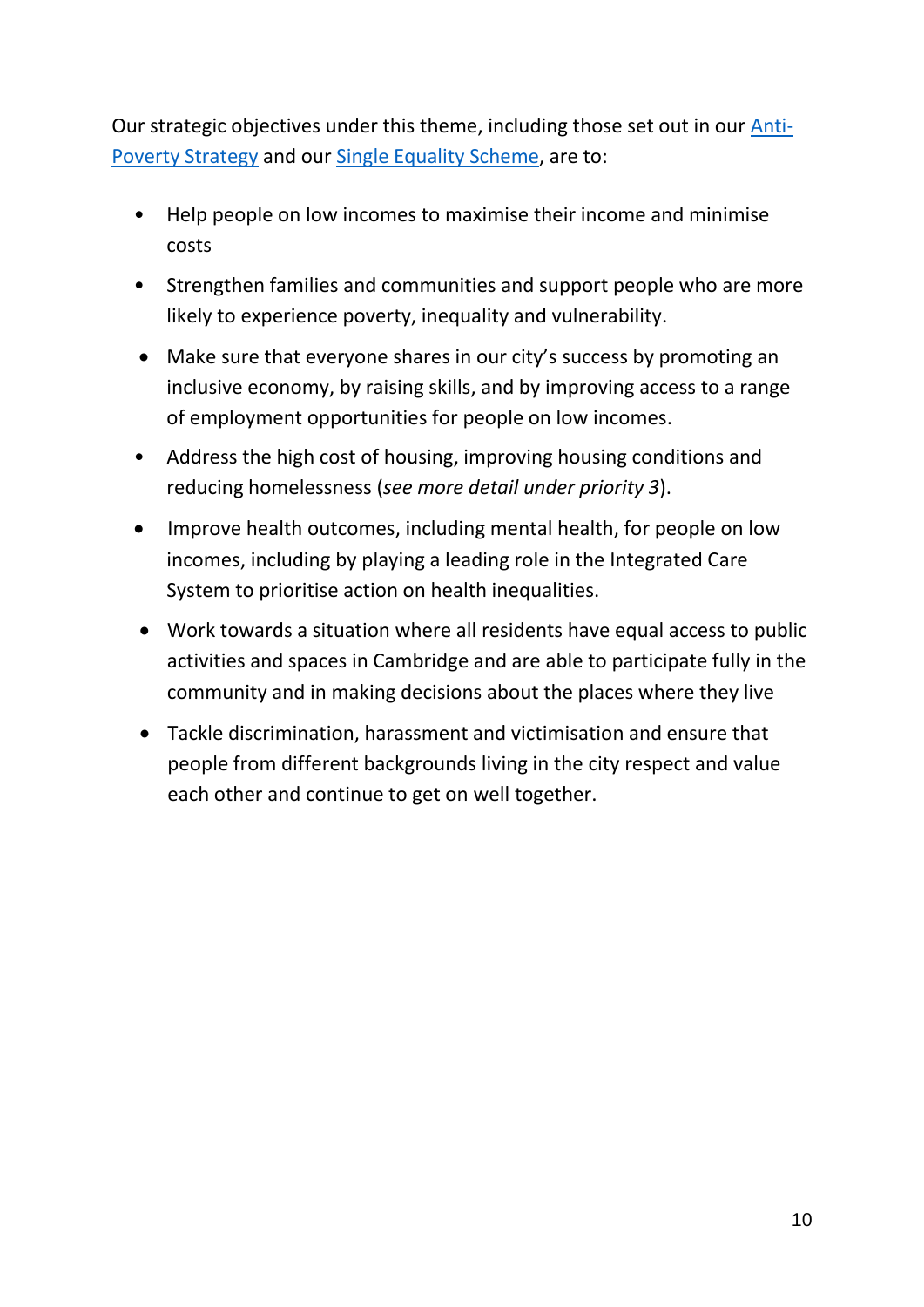# **Priority 3 - Building a new generation of council and affordable homes and reducing homelessness**

The costs of buying or renting a home, and the shortage of homes available for those on low and middle incomes are real issues for Cambridge residents.

The Greater Cambridge Housing Strategy sets out our high-level approach to tackling these challenges, including through the building of a new generation of council homes, promoting the development of affordable homes and the delivery of a co-ordinated effort to reduce homelessness.

We will seek to improve the energy efficiency of our existing housing stock as well as building new council houses to exacting standards. We will also work to improve the conditions for private renters.

Our strategic objectives under this theme, as set out in the [Greater Cambridge](https://www.cambridge.gov.uk/media/7296/greater-cambridge-housing-strategy-2019.pdf)  [Housing Strategy,](https://www.cambridge.gov.uk/media/7296/greater-cambridge-housing-strategy-2019.pdf) are:

- Increasing the delivery of homes, and in particular affordable housing, including Council homes, to meet housing need
- Diversifying the housing market and accelerating housing delivery
- Achieving a high standard of design and quality of new homes and communities
- Improving housing conditions and making best use of existing homes
- Preventing and Tackling Homelessness and Rough Sleeping
- Working with key partners to innovate and maximise available resources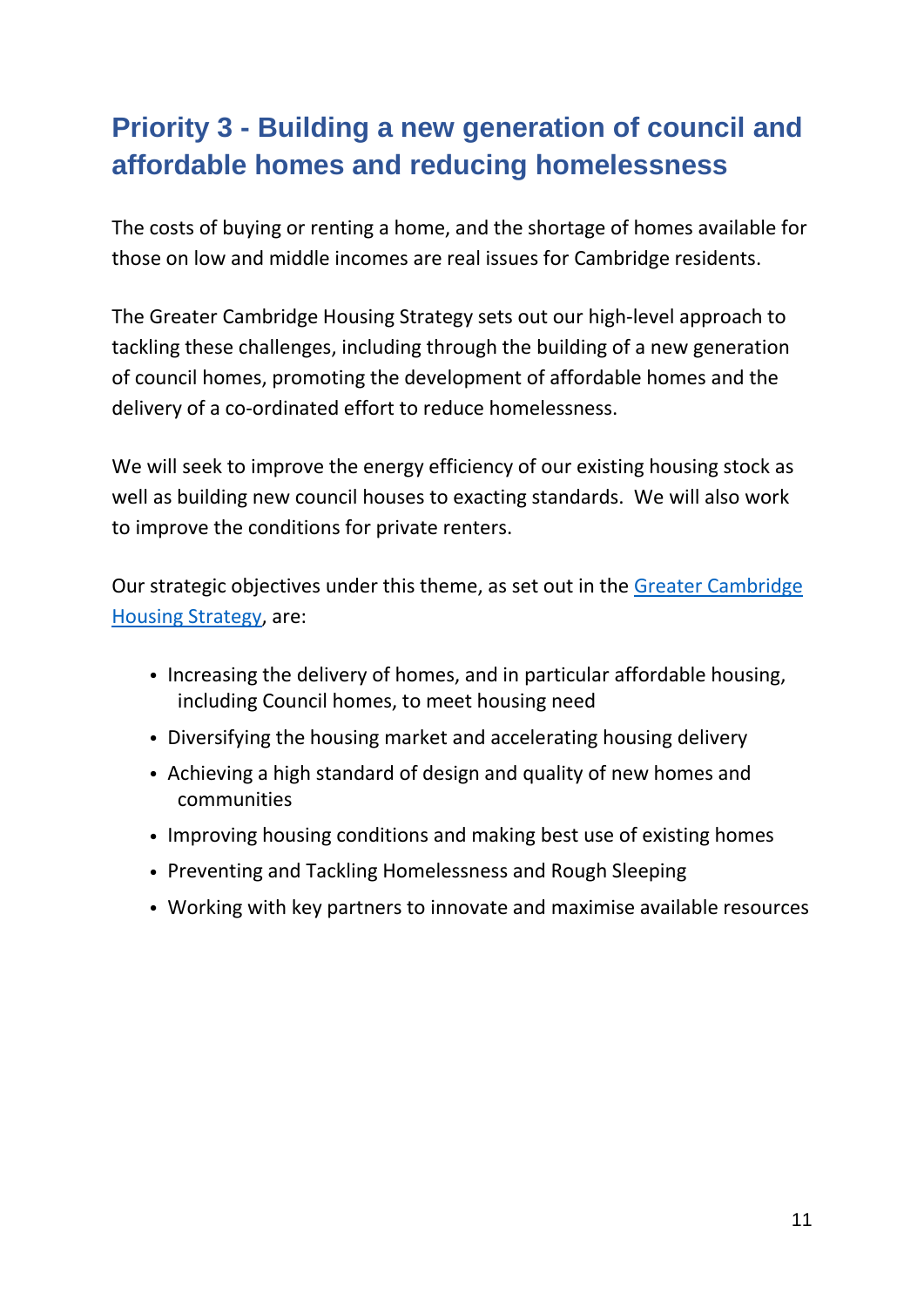# **Priority 4 – Modernising the council to lead a greener city that is fair for all**

As Cambridge emerges from the damaging impact of Covid-19, Cambridge City Council will play a leading role in supporting a sustainable and inclusive recovery to build a greener city that is fair for all.

We will also deliver, those essential services that our communities rely on and that best meet our residents' needs.

To enable the Council to play these key roles, we will transform the way we work, finding more effective and more collaborative ways of achieving the best for Cambridge, in partnership with our whole city.

## **Transforming the council so we can continue delivering our priorities and provide quality services despite reduced funding and income**

The council will focus on providing a wide range of high-quality essential services to all those who live, work and study in Cambridge, prioritising those who need us the most. Through the "Our Cambridge" programme we will seek to understand the changing needs of those who use our services so we can support them as well as possible within our available resources.

To do this, we will continue to modernise our approach, empower our staff, and change the way we work to achieve our objectives in a low-carbon, inclusive, cooperative and financially sustainable way.

Our strategic priorities under this theme are to:

 develop co-operative, collaborative ways of working with our communities and partners, increasing our collective ability to achieve the council's vision and improve the quality of life and wellbeing of everyone in the city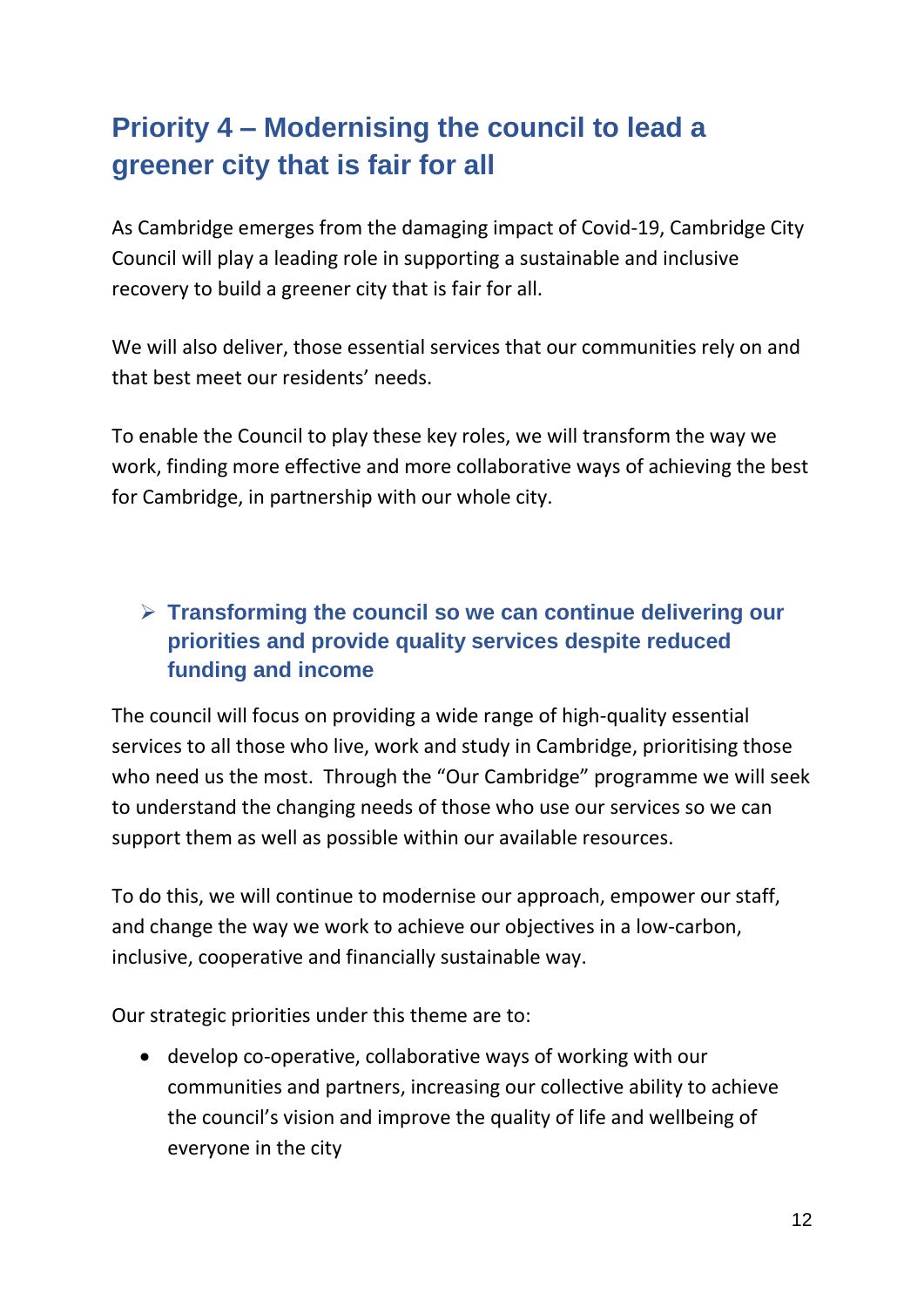- use innovation, including new technologies, to provide high quality services
- continuously improve the services we provide so that they best meet the needs of those who use them
- run our services in an efficient way, generating income where appropriate to reinvest into other council services
- invest in our workforce and empower our staff to innovate, collaborate and achieve our shared goals
- review our assets to ensure they are delivering optimum value to the Council and wider community, increasing social capital

## **Leading a Sustainable and Inclusive Recovery**

Cambridge's businesses and communities have faced many challenges through the pandemic. These compounded, and were compounded by, pre-existing inequalities and economic trends.

And yet the city also saw the best of its cooperative and networked culture, with community groups, businesses and educational institutions working together to contain the virus and support the most vulnerable residents and businesses.

Over the life of this corporate plan the Council will lead the recovery and renewal of the city, bringing partners together to build one Cambridge, fair for all, through collaboration and partnership working.

With our partners and our communities, we will also plan for inclusive and sustainable development, ensuring prosperity is shared more equally.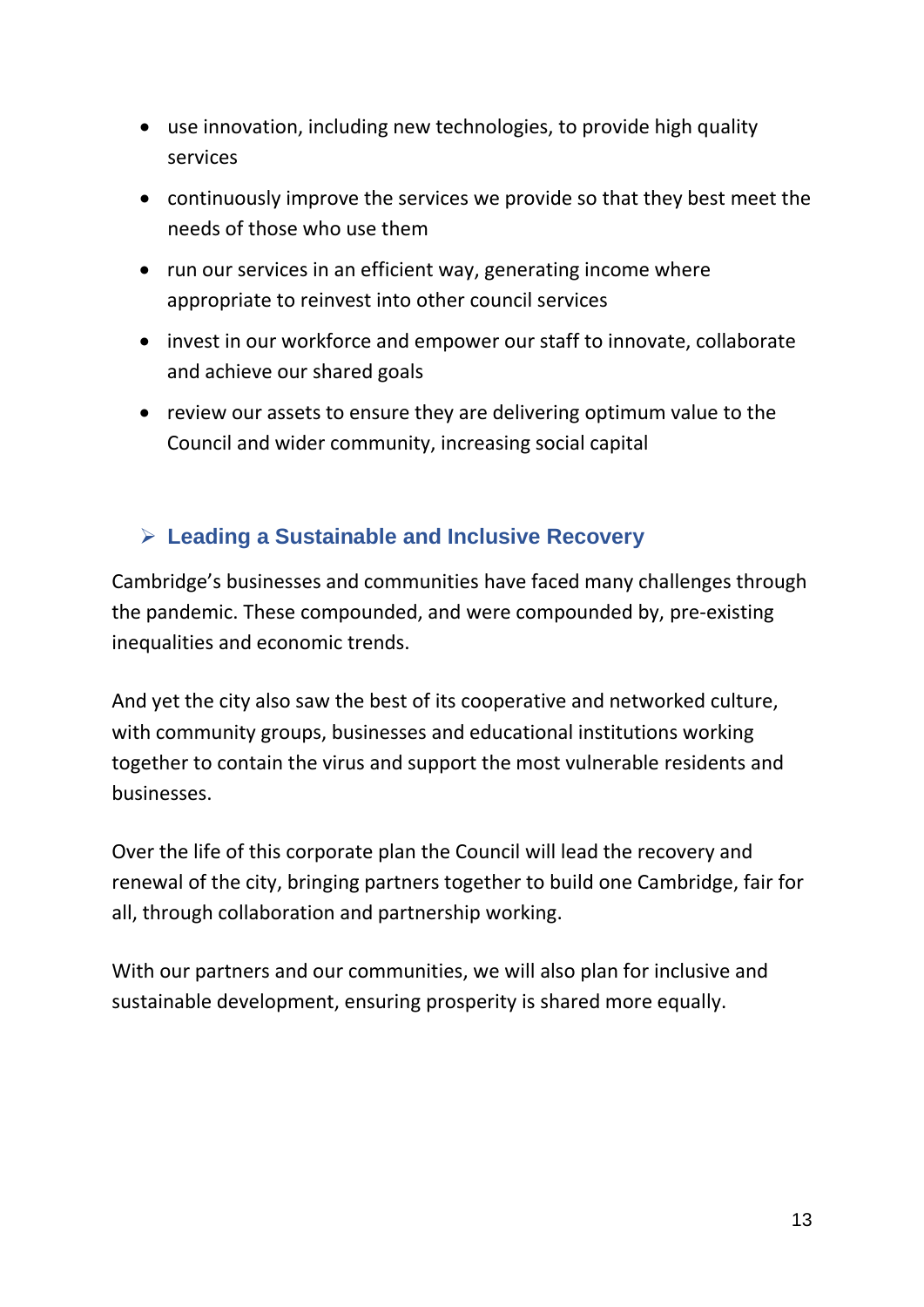Our strategic objectives under this theme are to:

- Lead Cambridge's recovery from the impacts of Covid-19 in a way that enables economic prosperity balanced with social and climate justice. More specifically, to:
	- o support sustainable business development;
	- o promote vibrancy in the city centre;
	- o drive down long-term inequalities; and
	- o promote quality, affordable green homes and spaces for everyone to thrive.
- Ensure a varied cultural offer is available to all those who live, work and study in, and visit, Cambridge from all backgrounds and incomes.

*These priorities will be implemented through the way the council's policies and strategies are delivered, set out in detail in services' operational plans.*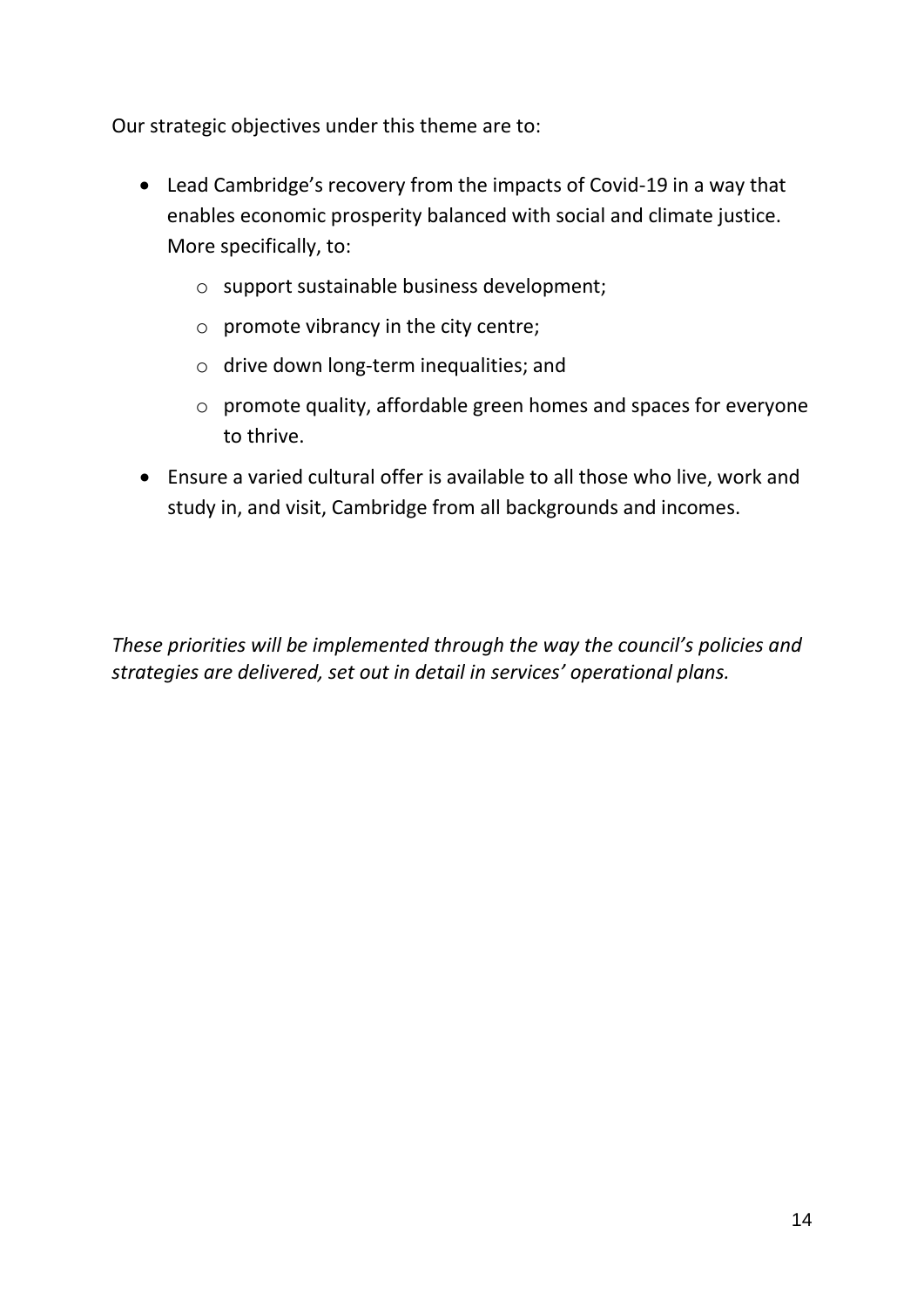## **Cambridge City Council's Vision – full text**

The Council has a clear vision to lead a united city, 'One Cambridge - Fair for All', in which economic dynamism and prosperity are combined with social equality and environmental justice. An international, entrepreneurial, diverse and welcoming city, which is a great place to live, work and learn and which protects its most vulnerable.

It's a vision we will share and develop, working cooperatively with our residents and partner organisations

#### **'One Cambridge – Fair for All'**

- A city which believes that the clearest measure of progress is the dignity and well-being of its least well-off residents, which prioritises tackling poverty and social exclusion, recognising that greater social and economic equality are not only a vital aim in themselves but are the most important pre-conditions for the city's success.
- An international city which celebrates its diversity and actively tackles discrimination in all its forms, including, but not limited to the protected characteristics of age, disability, gender reassignment, marriage and civil partnership, pregnancy and maternity, race, religion or belief, sex, and sexual orientation.
- A city in which all residents feel that they are listened to and have the opportunity to influence public decision making, which values, supports and responds to individual and community initiatives.
- A city where all residents and organisations appreciate their responsibilities as well as their rights, where people are free to enjoy themselves but also show consideration for others, and where the community works together to reduce harm and nuisance including by education and, where needed, robust enforcement of the law.
- A city where academia, business and civil society combine, and where mutual understanding and partnerships are developed through joint working, co-operation and community initiatives.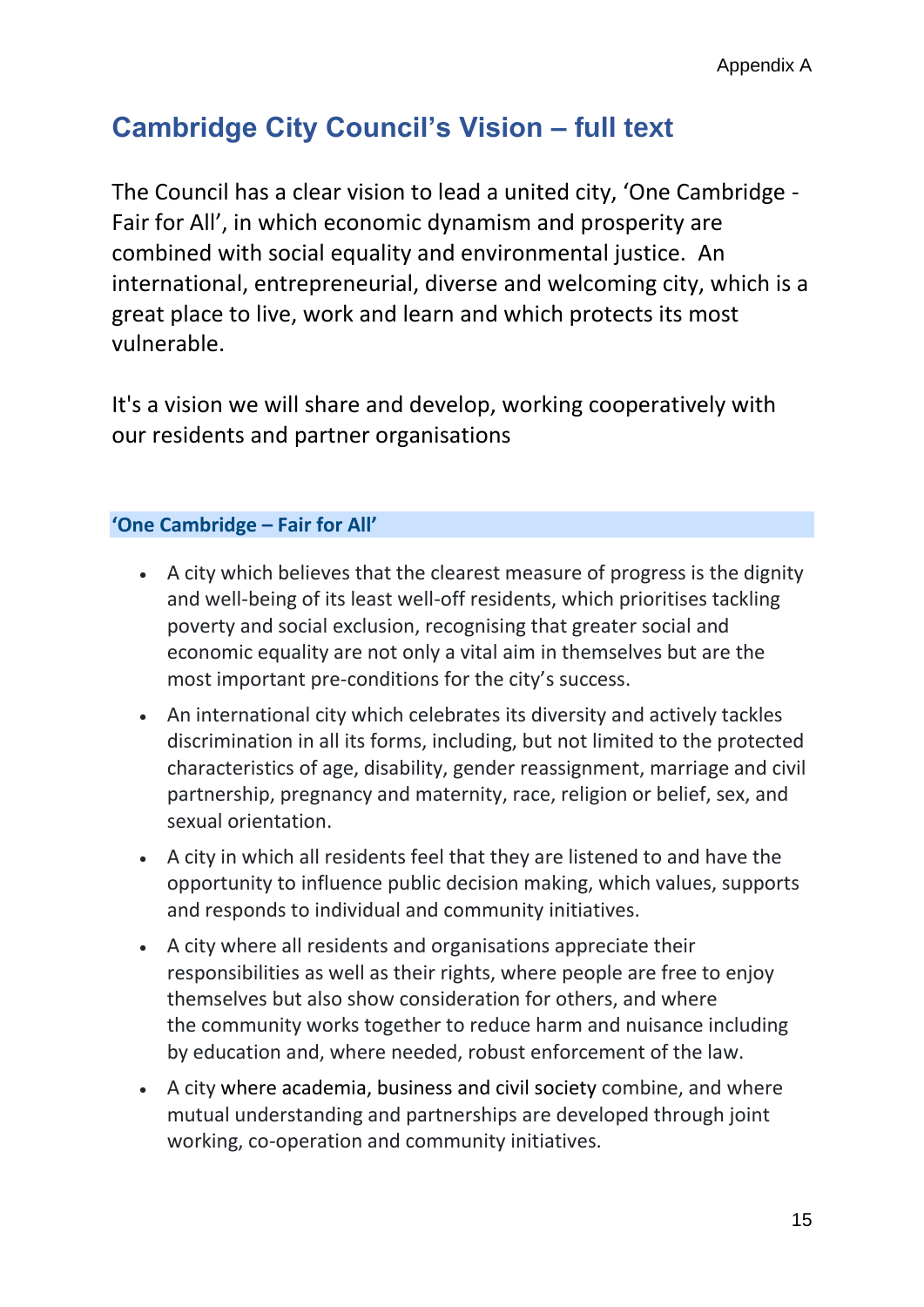#### **Cambridge – tackling the climate & biodiversity crises**

- A city that takes robust action to tackle the local and global threat of the climate and biodiversity emergencies, both internally and in partnership with local organisations and residents;
- A city which seeks to minimise its own environmental impact by cutting carbon, waste and pollution; and
- A city which strives to protect our natural resources

#### **Cambridge - a great place to live, learn and work**

- A city which strives to ensure that all local households can secure a suitable, affordable local home, close to jobs and facilities.
- A city which draws inspiration from its unique qualities and environment and its iconic historic centre, and retains its sense of place across the city through positive planning, generous urban open spaces and welldesigned buildings, and by providing quality council services.
- An entrepreneurial city with a thriving local economy, in which businesses are assisted to build on their global and national preeminence in learning, discovery and production, and develop a full range of local employment and skills development, while also recognising and delivering on their social responsibilities.
- A city where high quality public transport, cycling and walking infrastructure make sustainable transport the best way to get around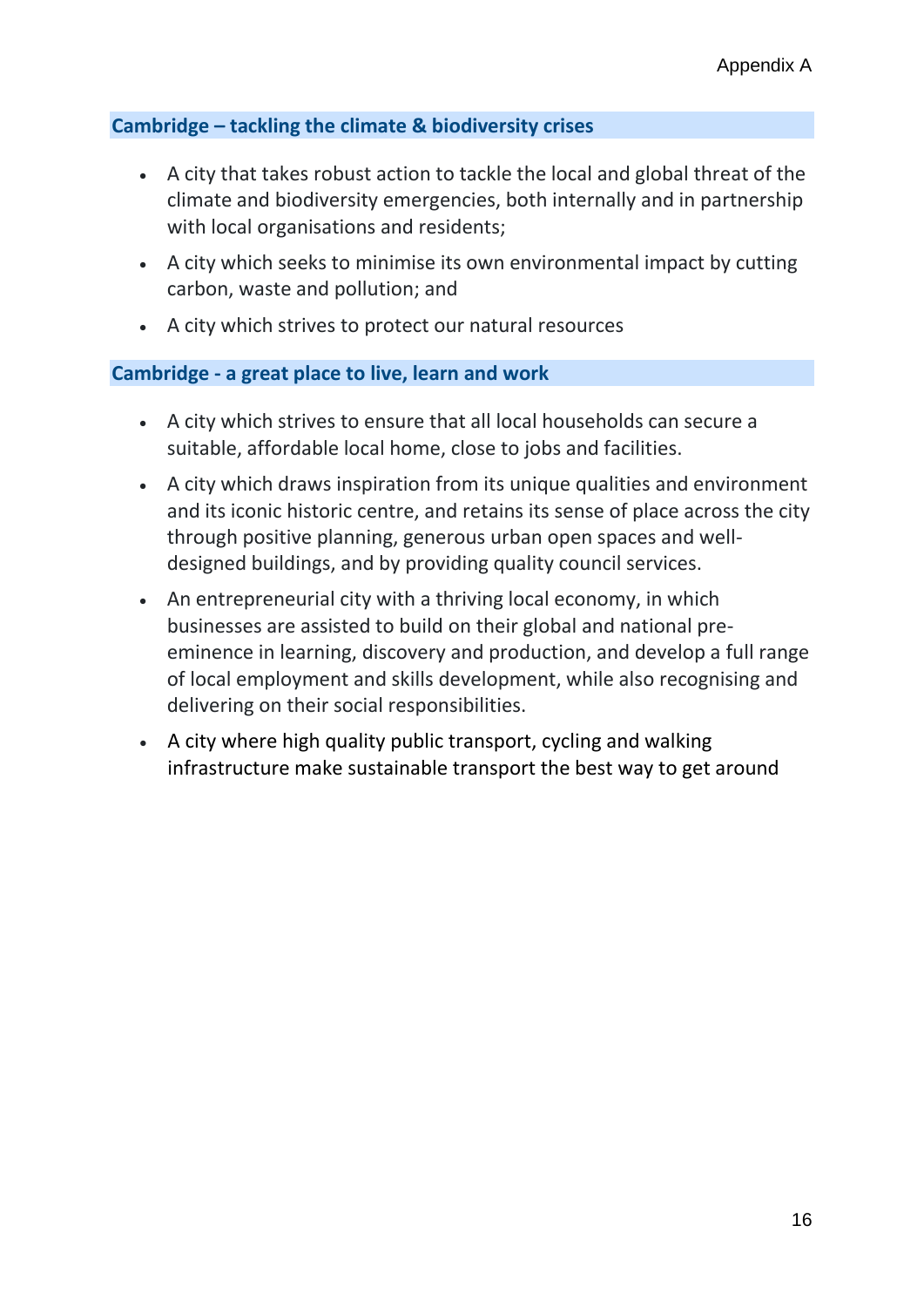## **Key Indicators to tell us whether we're achieving our vision**

The Council has an ambition to develop its capability to use data to assess how it is performing and its impact on improving outcomes for residents, businesses, the environment, as well as the health and state of our city.

In addition to the indicators shown below, we will seek to design and develop, additional outcome measures over the course of the first and second year of the plan.

We will also explore how far we can benchmark against nationally produced indicators, such as the Legatum Institute Prosperity Index, Thriving Places Index and relevant tools developed by Doughnut Economic Action Labs, the Bennett Institute and others; and supplement these with a range of community engagement techniques to assess community wellbeing.

### **Priority 1 - Leading Cambridge's response to the climate change and biodiversity emergencies**

The risk and impact of the climate change and biodiversity emergencies is reduced, as measured by:

- Number of air quality monitoring points exceeding Nitrogen Dioxide (NO2) legal limit
- Direct emissions (tCO<sub>2</sub>) from council assets and activities
- Kilogrammes of residual waste per household (black bin)
- % recycling rate (blue bin)
- % of all journeys undertaken by bicycle, public transport and on foot
- Number of electric vehicles in the council's fleet
- Number & % of ultra-low/electric taxi vehicles licensed

## **Priority 2 Tackling poverty & inequality and helping people in the greatest need**

People experiencing hardship, inequality and exclusion are supported to lead healthier, safer lives, as measured by:

• Basket of indicators in the Anti-Poverty Strategy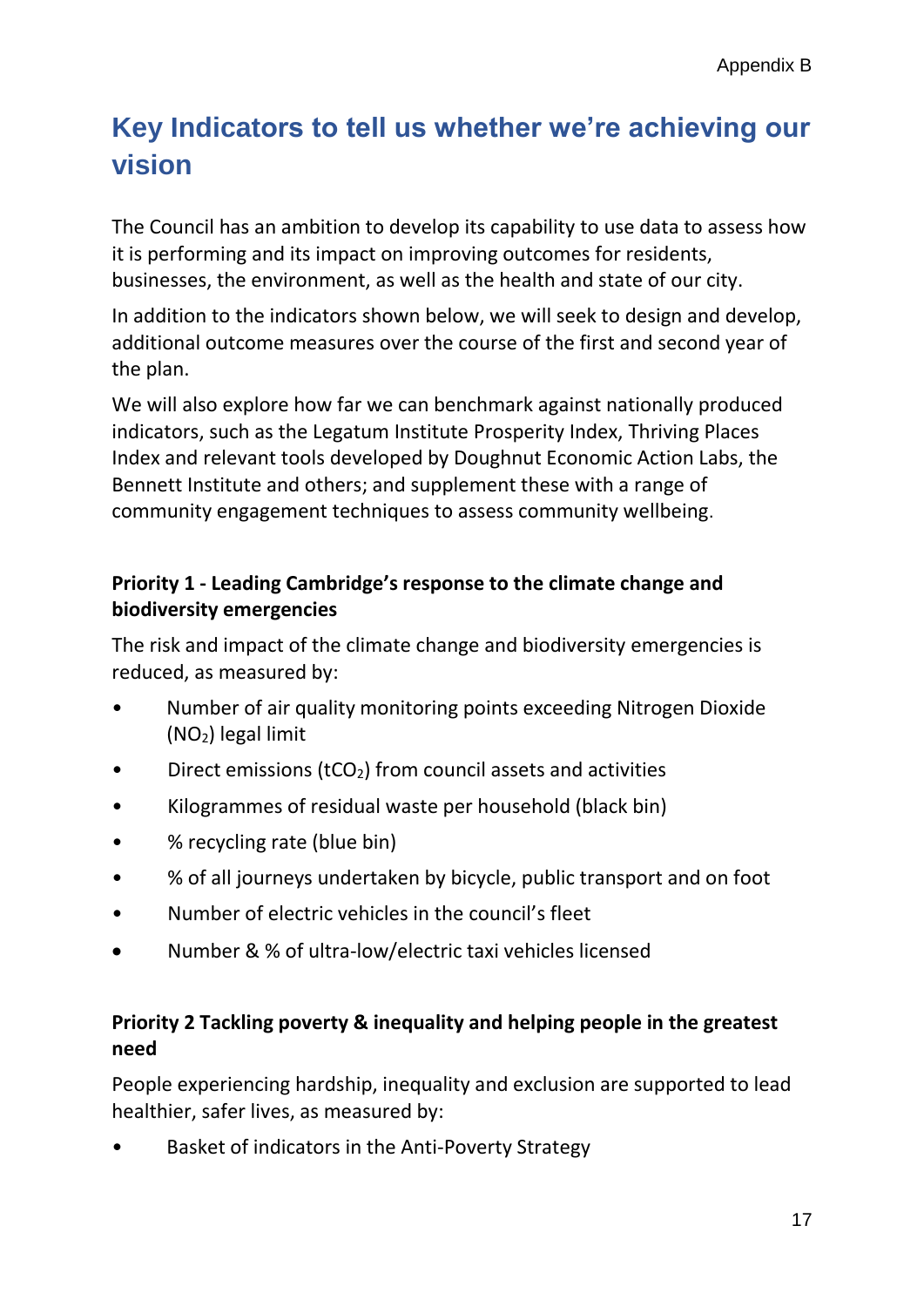- Number of rough sleepers found on the bi-monthly and official annual count (November)
- Number of entries to Council leisure facilities by people holding concession memberships
- Number of refugees settled and supported
- Number of Free Exercise Referrals + % of people who complete the free Exercise referrals
- % of Council community grants allocated to each of the priority themes in the grants round.
	- Number of low-income households whose homes have been improved with home energy interventions

People with disabilities are able to live independently, as measured by:

 Number of people supported by Home Improvement Agency and percentage of those reporting that it has helped them to live independently.

## **Priority 3 - Building a new generation of council and affordable homes and reducing homelessness**

The right homes that people need and can afford to live in are built and managed by the council and its partners; enabling people to live settled lives. As measured by:

- Number of council housing starts
- Number of Affordable Housing completions by category (council & noncouncil)
- All current tenant arrears at end of period (*Housemark definition*)
- Number of households prevented or relieved from homelessness
- % customer (tenant) satisfaction with their homes
- Number of tenant complaints about damp and mould
- % customer (tenant) satisfaction with council housing repairs service
- Energy and environmental performance of our housing stock (average RdSAP score)
- % of new homes delivered at Passivhaus level carbon reduction or above